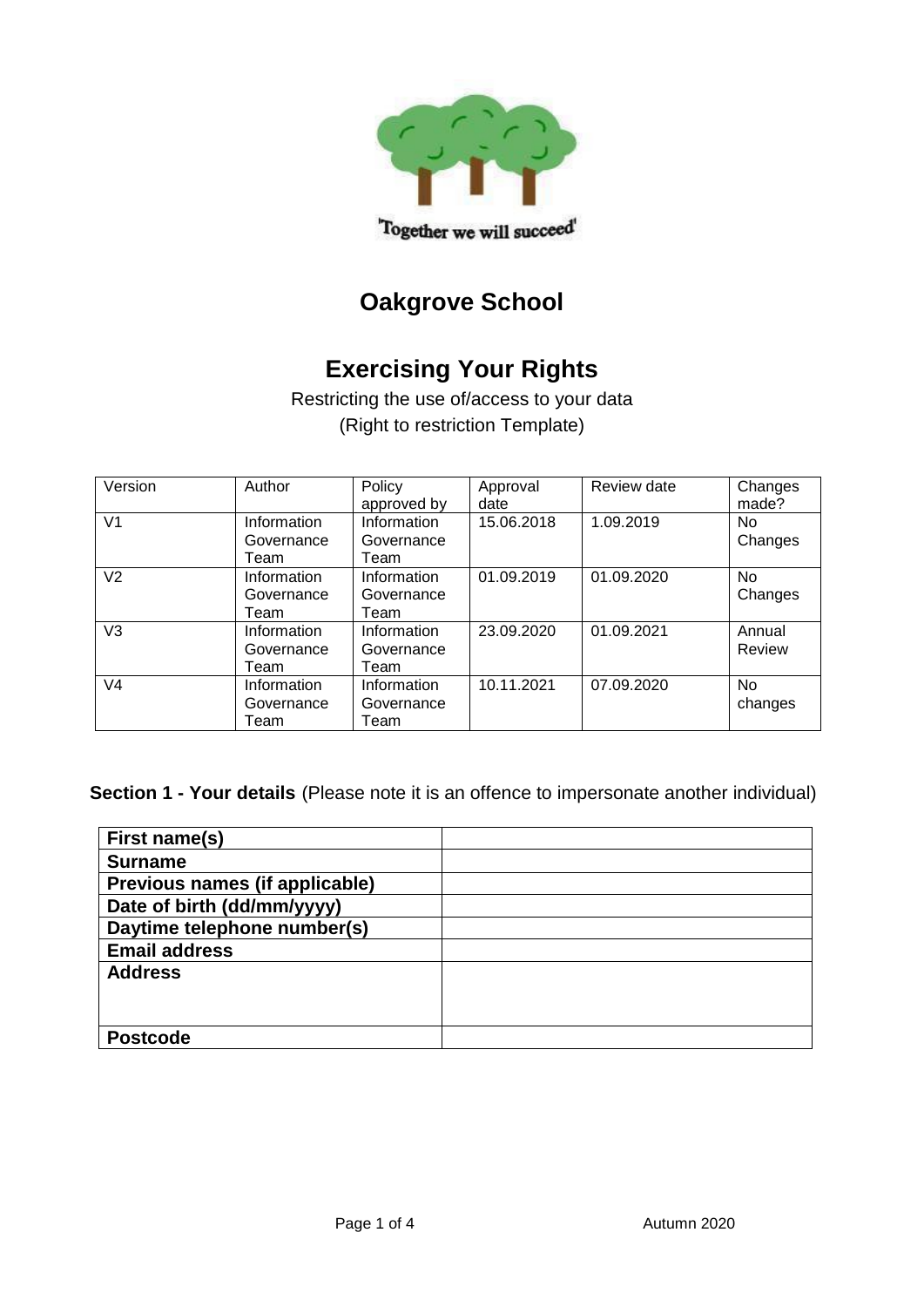If you have lived at this address for less than 2 years, please provide any previous addresses below.

| Are you requesting information about yourself? | Yes □ | No Li |
|------------------------------------------------|-------|-------|

## **Section 2 - Your request**

To make sure we understand your request, please specify which records require restriction and the reasons why you think restriction applies:

## **Section 3 - What we need from you**

For all requests, we will need documentary proof that you are who you say you are (this is for security reasons to ensure we are dealing with you and that none of your personal information is accessed or interfered with by anyone else falsely claiming to be you)

Please make sure you provide at least two forms of identification. We can accept a copy of a passport, driving license, utility bill, council tax bill or bank statement showing your full name and current postal address.

On receipt of your request, we will send you a written acknowledgment. In some circumstances we may also ask for additional information if necessary.

If your request is for your child under the age of 13, we will require proof of parental responsibility. If your child is over the age of 13 then we require explicit signed consent allowing you access to their information.

### **Section 4 - How to evidence parental responsibility**

The following would be accepted as proof of parental responsibility;

- birth certificate
- court order
- adoption record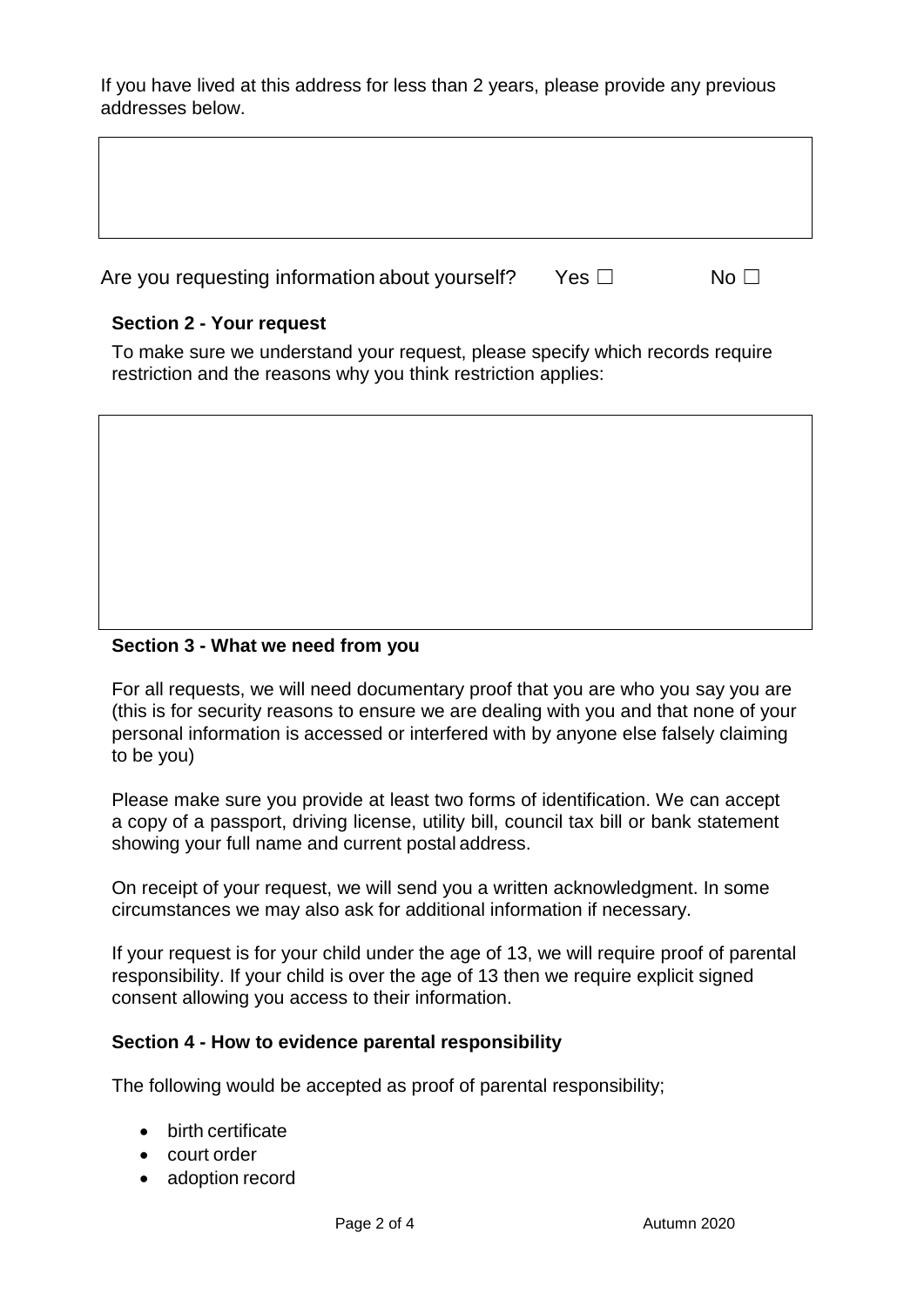• Special Guardianship Order (SGO)

### **Section 5 - How to provide evidence**

You can send scanned copies of your ID/consent/parental responsibility to our email address: **[schooladmin@oakgrove-primary.stockport.sch.uk](mailto:schooladmin@oakgrove-primary.stockport.sch.uk)** 

or post to: Oakgrove School, Matlock Road, Heald Green, Stockport, SK8 6BZ

### **Section 6 - Declaration of the Data Subject**

I confirm that I am the data subject named and I am requesting information relating to my own personal data. I understand that the information I have supplied will be used to confirm my identity and help locate the information I have requested.

Sign: **Date:** Date:

#### **Section 7 - Declaration of the Data Subject for agent to act on their behalf (if applicable)**

I confirm that I am the data subject. I give permission for the person or organisation named below to act on my behalf in relation to my request. I have enclosed the evidence of my identity and confirm that I want my personal data to be sent to my representative at the address below. I understand that the information I have supplied will be used to confirm my identity and help locate the information I have requested.

Sign: **Date:** Date:

| Name of agent                       |  |
|-------------------------------------|--|
| <b>Relationship to Data Subject</b> |  |
| <b>Address</b>                      |  |
|                                     |  |
|                                     |  |
| <b>Postcode</b>                     |  |
| <b>Email address</b>                |  |

#### **Section 8 - Our response**

We aim to respond to your request without undue delay and no later than one calendar month counted from the first working day after we are in receipt of your request, and:

- proof of your identity, and
- any further information (where we have requested this from you) we need to process your request and/or locate and retrieve your personal information.

Where it is not possible to respond sooner and the last day before expiry of one calendar month falls over a weekend or on a bank holiday, the latest due date will be treated as the first working day after the weekend or bankholiday.

We will always try to reply to you as quickly as we can. If your request is complex,